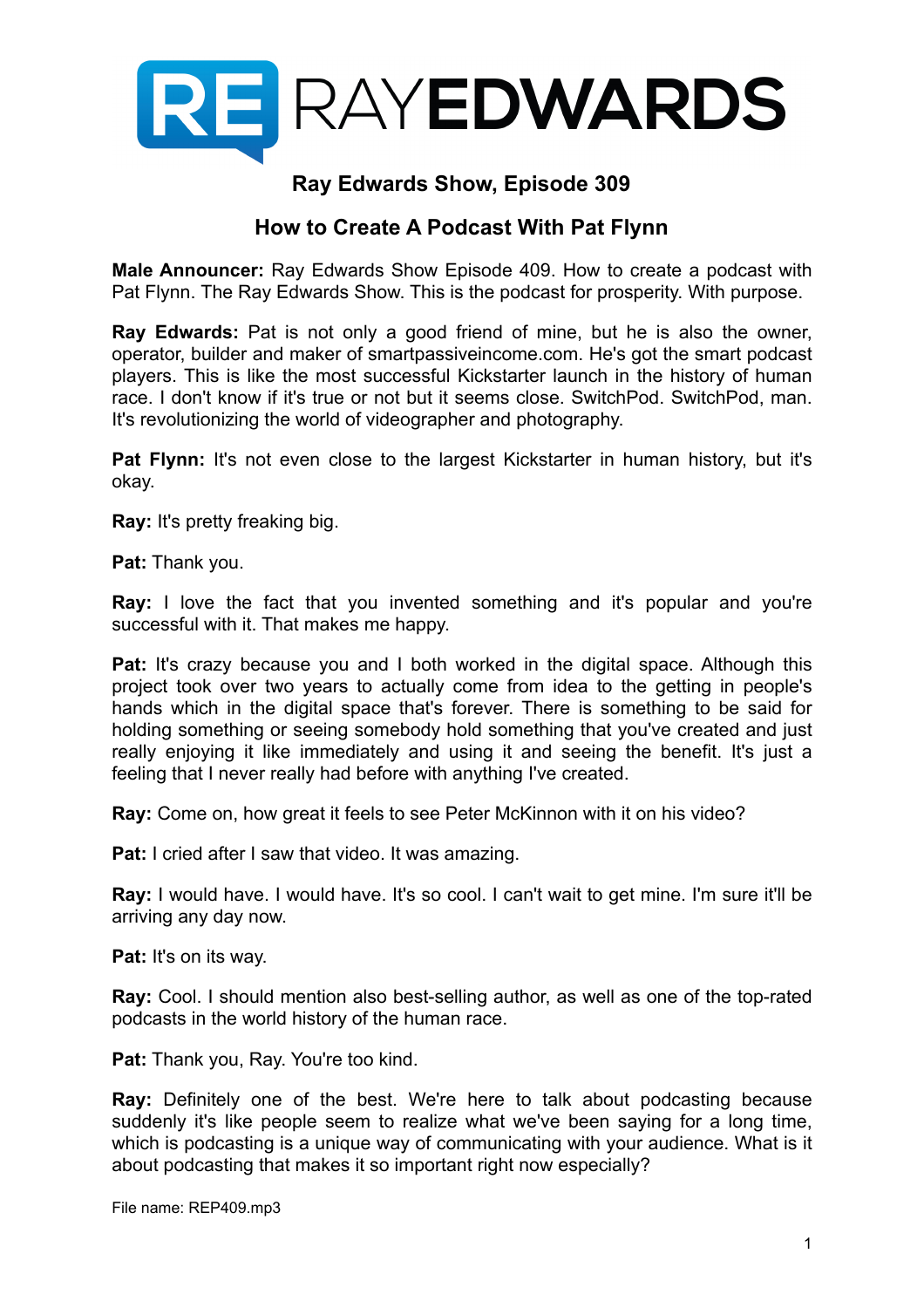

**Pat:** I once heard that podcasting is the best way to scale intimacy. When you consider how a person consumes a podcast versus how they consume other content such as a video or a blog or even social media, there's nothing more intimate. The person's headphones are literally on their ears. It's a one-to-one conversation or one-to-few conversation when a person's listening to your podcast. I think now more than ever it's just easier to create.

Podcasting back in the day, it's been around for a while, but you had to know how to do these technical things that most people were just not savvy to. Now you can sign up for a host and get a show up and you can even use some tools that are available to get it up right now. Although there's some nuances involved with launching a podcast that involve and result in whether people will listen to it or not. That's a different story.

The technology is just so much easier. I think the other thing is, because celebrities are coming on now and a lot of big names. It's inviting more people to this world of podcasting. On average a person is subscribed to seven different shows. When a person comes to listen to Conan O'Brien, or when they come and eventually listen to the Obamas, which are going to be exclusive on Spotify, how many more people are going to start listening to our podcasts? Now it's pretty amazing.

**Ray:** Although I have to admit, I'm a little annoyed when I see news stories about Conan's podcast. It's a new thing. Conan is bringing the magic that makes podcasting work. I'm like, "Come on, we've been doing this for a while now." Although his podcast definitely is one of my favorites, hilariously funny.

**Pat:** He does have that red hair though, which you can imagine him speaking behind a microphone with.

**Ray:** Celebrities coming on board is a good thing because it raises the awareness of podcasting. A lot of cars now come with podcasting readily accessible in the automobile itself. I don't know, does Teslas come that way?

**Pat:** Teslas do not have a built-in podcast app, although you can find it quite easily. Obviously, you can connect your Bluetooth to it too. In addition, we started to see this influx of general podcast listeners back when serial came out. I can't remember what year that was, but that was a number of years back and SNL even did a parody on it. It just became mainstream after that. I even saw spikes in my downloads as a result of serial becoming popular for the same exact reason, which is really cool. Beyond that, even beyond the celebrities, there's bigger players like Spotify, Google podcasts.

Google just recently said that they want to double the amount of podcast listeners using their search algorithm. I don't know if you've tried this recently. If you go to Google search and you can type up blogging podcasts, for example, it'll give you a result of just different podcasts, not in its usual form, but in sort of tiles across the top. You can play podcast from searches as well.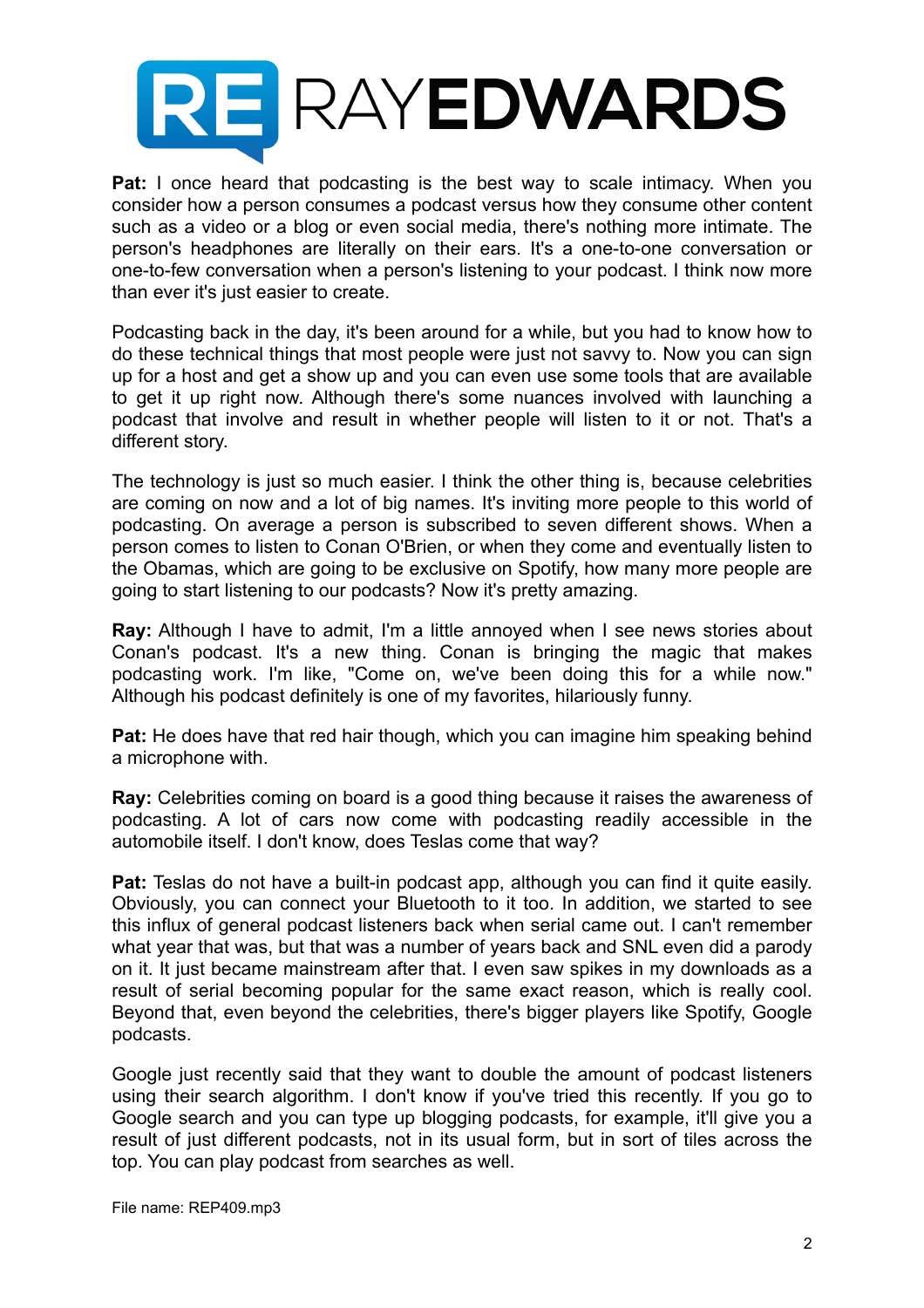

**Ray:** I have not tried that. To me, one of the magical things about podcasting is as people become, they listen to your podcasts. They listen more than once. They're regular listeners. They really, unlike YouTube or any of Facebook or any other medium that I know of, they start to feel like they know you, to the point that it can be creepy when you run into- at an event and they start telling you things about your life. I've had people ask how the dogs are like, how the coffee shop's going. Different people in my life. I'm thinking, "How do you know this?"

**Pat:** I had a woman come up to me once. It was at Social Media Marketing World actually on the Hornblower, which is like a nice little dinner cruise boat that we get invited to some times. A woman was yelling across the hall at me. She goes, "Pat Flynn, big baby, you're a big baby. What's up big baby?" I was like, "That's so rude." I don't understand where this is coming from. Then she comes up to me and she says, "Oh my gosh, Pat, I'm a huge fan. I love everything you do. I listen to you every day."

I'm like, "Why do you call me a big baby? I don't get it." She goes, "Oh my gosh, I'm so embarrassed. I remember one of those things you mentioned at the beginning of your podcast where you share a little fun fact about yourself. You had mentioned once that you were an 11-pound, 12-ounce baby, which is true."

**Ray:** Is that a big baby, Tiffany?

**Tiffany:** That's a big baby.

**Pat:** That's a giant. I haven't really grown much since then, to be honest. That was her connection because she also had a big baby. These little fun facts you learn about people as a host of a podcast are similar to the fun facts you learn about your friends. You think about them and things remind you of them too. Just like how when people see back to the future now because I've spoken about it so much in my show. People will tweet at me. They'll see Marty McFly doll at Target and be like, "Pat, I was just thinking of you. Look what I found at Target." I'm like, you're building real relationships and friendships with your voice and it's so powerful.

**Tiffany:** If somebody hasn't listened to your podcast, how would you explain what you talk about on it?

**Pat:** All lot of people say it is just you first. It's not always just me. Either way, it's always lessons based on real-life experiences, building businesses to support the lifestyle that we want. That just kind of runs the whole gamut of whether I have a guest on the show or if it's just me. Sometimes it's strategies and tactics, and other just stories and motivation and inspiration. A lot of times it's vulnerability, it's sharing a lot of the things that didn't really go so right in my own story and the stories of my guests, too.

I think for people who have families especially and who are maybe not so satisfied with their nine-to-five job, but looking to try something on the side. They come to me because they can see a version of themselves. Maybe just a few steps ahead. I think that's why people come to listen to the SPI podcast.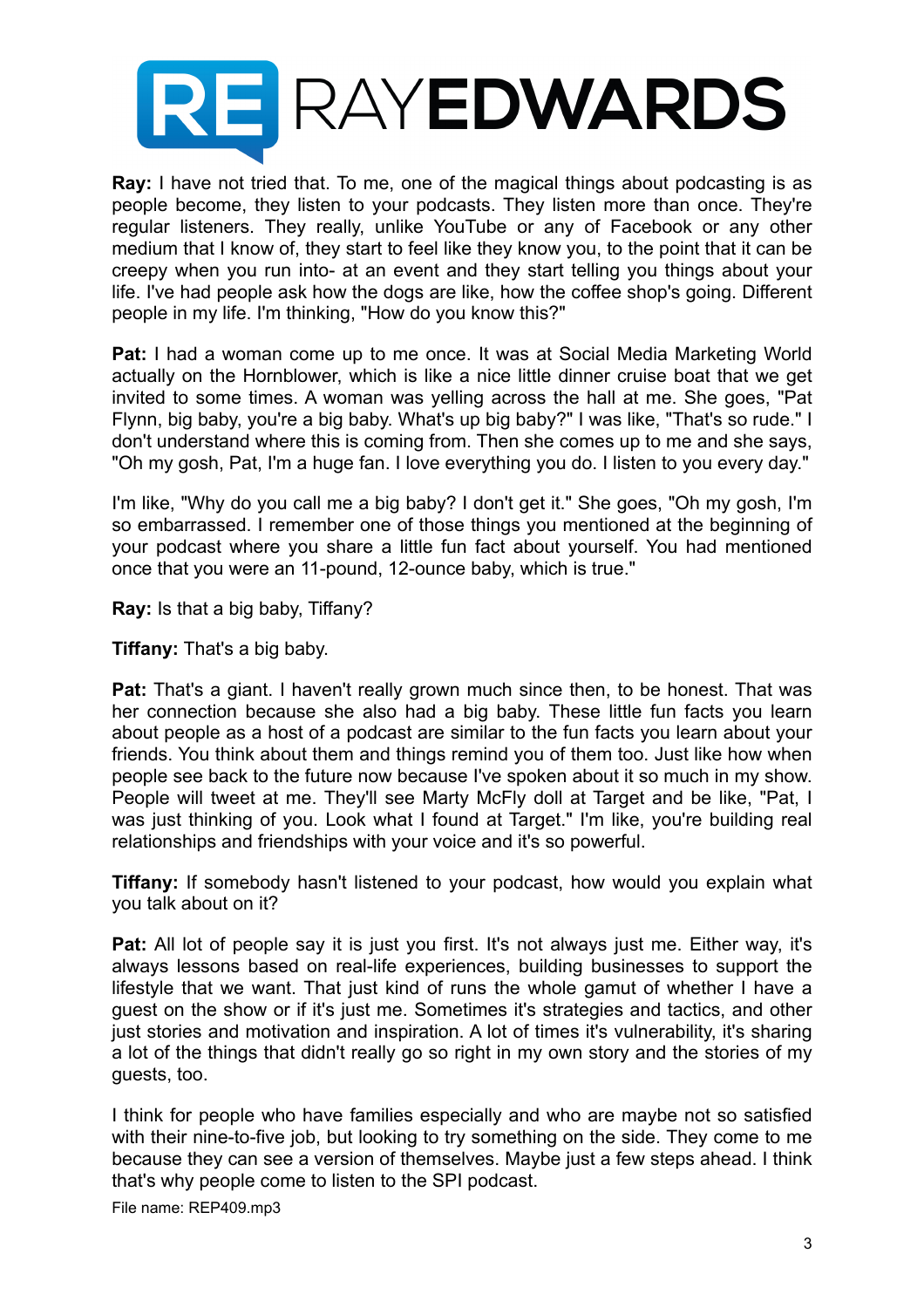

**Ray:** It's encouraging to hear someone like you who is very successful talk about the fact that not everything works.

**Pat:** Oh geez. We don't have five hours to talk about the things that just happened this year that didn't work, do we?

**Ray:** Not five hours. What's one thing that didn't work this year?

**Pat:** Oh gosh. So many things. We had launched *Superfans*, which is a new book that just came out recently. We had this big plan to have an amazing pre-launch strategy and have it climb really high in the rankings. Even though this book was launched three years after my other book *Will it Fly? Will it Fly?* came out in 2016 and became a Wall Street Journal bestseller. So now like, new book, bigger audience, better quality book. Let's just [crosstalk]

**Ray:** -here I come.

**Pat:** I visualize that and completely flopped. Don't get me wrong. The book is in many people's hands. I'm so thankful for that. It's getting amazing reviews, reviews better than *Will it Fly?* Our strategy for how we were going to put it out there just didn't seem to work. I think what happened is our pre-order strategy was way too long. We didn't have the velocity coming out of the gate like we would have hoped to have and like *Will it Fly?* had. We learned from these kinds of mistakes. I've made plenty of mistakes with the physical product, the SwitchPod that you mentioned earlier.

There was a lot of things in the manufacturing process that just were unforeseen because we've never had that kind of experience before. Perhaps the way we relayed those issues to backers weren't always painting the full picture for them even though we always had their best interest at heart. Learning how to communicate with physical product backers on Kickstarter was brand new to us.

This year was a big year for us as well. Because I- for years I've been working with an agency to help me with my content creation, editing of my show, business planning even. I bought that company this year. I basically paid for all of them to come and be employees and learning to manage that team. Now that it 's not just me anymore working with a contract-based agency. Now it's people whose lives are at stake as a result of my decisions as CEO. It's their health care, it's their maternity and paternity leave, it's all those kinds of things involved.

I've been learning how to become a better leader this year as a result too and made a lot of mistakes.

Nothing terrible, but just I always look back and say, "I wish I'd done that differently." It's always a learning process for myself and my audience who's listening, too. Because on my show, and my blog, and on my YouTube channel, it's always just you know win or fail. It's a lesson for everybody. I think probably the biggest mistake was not having proper security at my physical space that had all my camera equipment.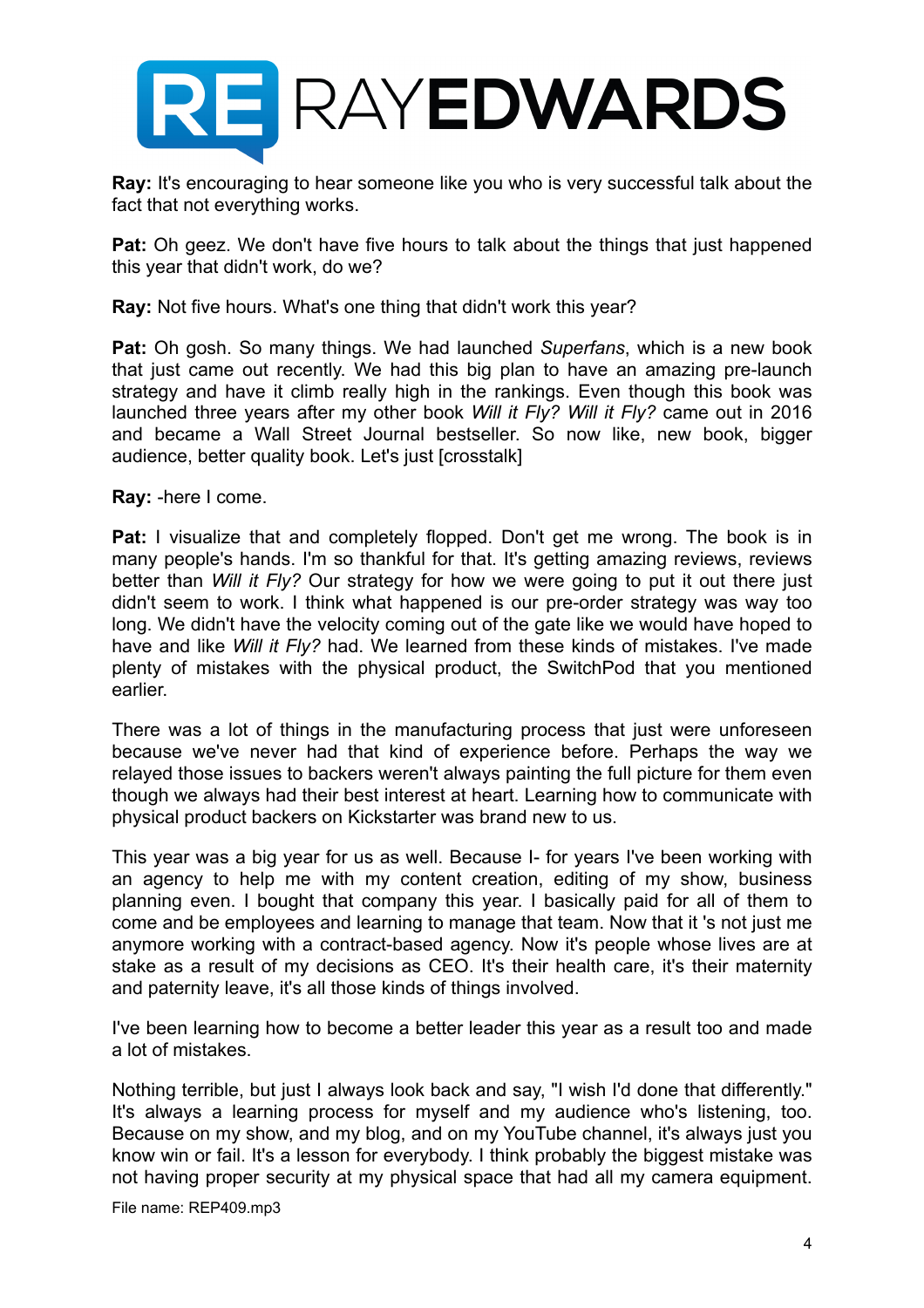

In February I found out that my studio with Channel with high tech video equipment for my courses and my YouTube channel got broken into, and all that stuff got stolen. I wish I had better security. That was another mistake.

**Ray:** Get this, they even have the guy on video taking this stuff out.

**Tiffany:** No way. Did they catch him?

**Pat:** No, we didn't catch him, but he was kind of this- I don't know, it was just hard. It was just really hard to watch. I shared this in a video and openly shared the mistakes that I had made and wish I had done things differently and how vulnerable I felt and maybe shed a tear or two on camera quite authentically. Like with anything that happens in our lives, we can make the story what we want it to be in the future.

Through this we've learned a lot, not just to set ourselves up in a better area, but I formed a partnership actually with WeWork. I'm now filming out of a studio within the WeWork in San Diego here, which is really nice. I got some amazing companies to send some amazing pieces of equipment to us to help make things a little bit easier in our transition. I think it's actually going to work out because we'll have better quality stuff. We'll have that environment of WeWork in the co-working space to get energy from when I film. Just it's working out. Like when I got laid-off. It's going to work out.

#### **Tiffany:** Now do you have good security?

**Pat:** We do. They have to go through a lot of hoops in order to get access to the space that I have all the equipment in now. That's for sure. From key cards to security guards and more.

**Ray:** Did that incident affect your wife and kids at all?

**Pat:** Absolutely. I mean, in the worst way. What I mean is we were on vacation and my assistant, who came into the studio and saw the broken glass and got the camera footage, she's the one who let me know. I was on vacation with my family. For the next two or three days, I was the worst father ever. I was just very short with my kids and not really fully present with them. I felt so terrible about that.

Then my son even asked, well, are they going to come to our house next? As a father, I'm just like, "What can I do here?" I just reassured them that they don't-- I've done a good job in my business to separate my home address and physical address there versus what I do at work. Still, I mean to have my son and my family and my wife and daughter be a little bit scared about it too. It just was so upsetting. It affected us because mainly it changed my behavior for a little bit of time because I had to deal with that mentally, because it was very tough.

**Ray:** Back to a happier topic. We got really heavy here all of a sudden.

#### **Pat:** It did.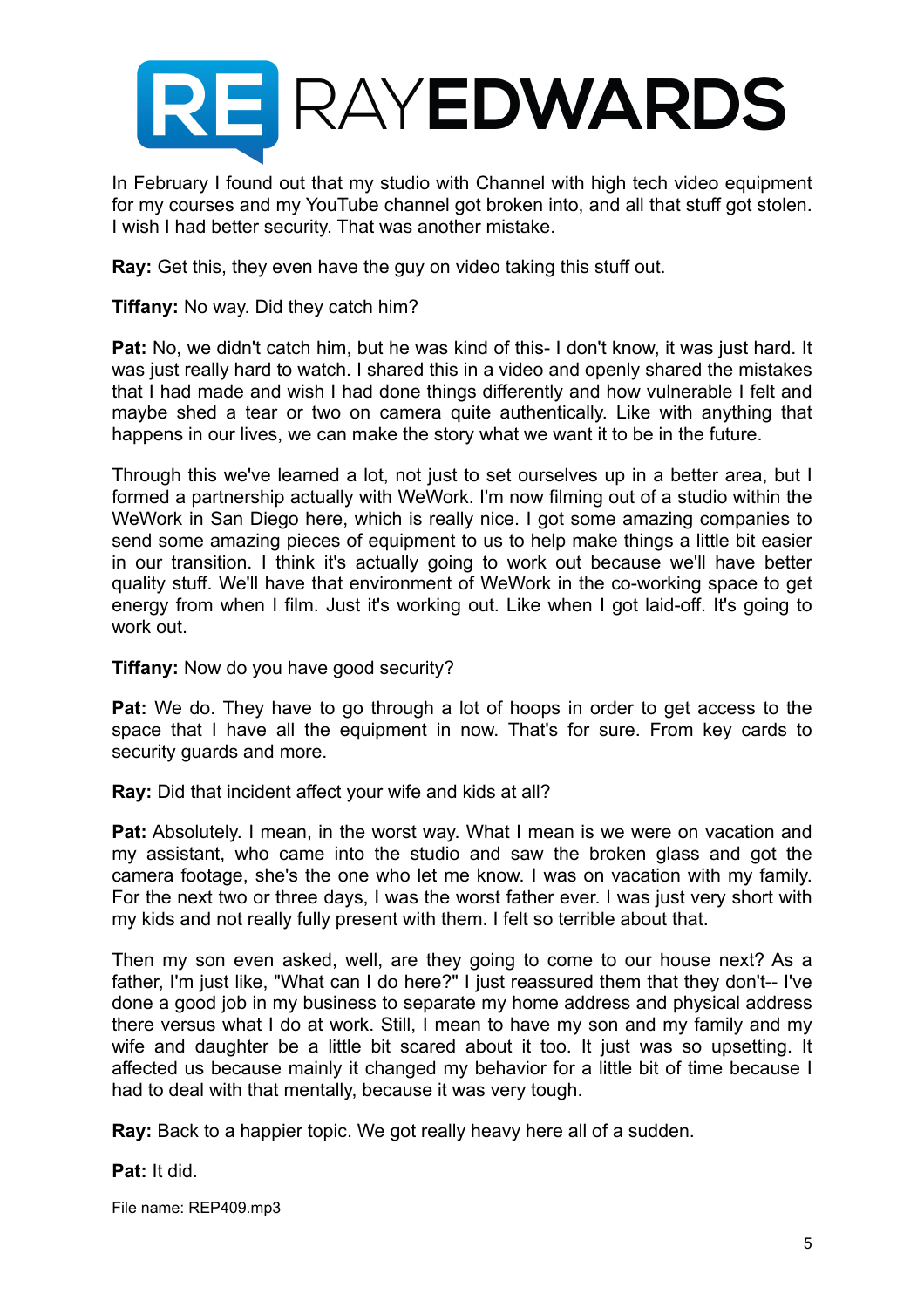

**Ray:** Life does that too sometimes. Did you ever dream-- I mean, well first of all, how much of your success do you feel is founded on the foundation of the podcast?

**Pat:** I'd say 75%. I started the blog in 2008 and it was only the blog. Even though I had proclaimed to all my subscribers there that I was going to start a podcast, I literally bought all the equipment and even put a test audio on my website saying "I'm going to come out with a podcast very soon." That was December of 2008. My first episode didn't come out until July, 2010. I was just so afraid of my voice. I was so afraid of what people would think of it. I was just not in tune with how the technology worked and it was a lot harder back then. Got a lot of great help from some amazing people, friends of ours, Cliff Ravenscraft. I mean he got me set up and Jason Van Orden as well. It was off to the races after that. I only had enough time to do one every other week at the start. Then when I went to my first conference, and even though I was blogging three times a week, everybody talked about the show. Nobody talked about my blog posts. I took it as a sign that, "Whoa, there's something here with this voice thing."

Now, I get thank you letters in the mail. 99% of them mention the show and the podcast. When I meet people, it's the show and the podcast. It's rarely the blog. Sometimes it's the YouTube channel. It's always the podcast though. It's crazy.

**Ray:** Why do you think the podcast forms that connection when the YouTube channel and the blog don't?

**Pat:** Well, for one is the amount of time people are listening. If you consider how long a person might read a blog post, five minutes, maybe 10 minutes, and they're not reading every word, they're skipping around and just reading the headlines. Unless you know it's your copy writing and they're reading every word.

**Ray:** Thanks for that.

**Pat:** A YouTube channel. You and I both have YouTube channels that are growing. I know that you go into the analytics as well. If we get people to watch five minutes or more of our video, if we have more than five minutes or attention, that is really good, that's sad. With a podcast, and now thankfully Apple's opened up a lot of their analytics to us to understand retention for individual episodes. I mean, people are listening for 30, 45 minutes, an hour sometimes, because it's again, where they're listening. They're not listening while they're on their computer. They're watching videos or reading blog posts and getting distracted by all the advertisements and popups and related videos.

When a person's listening to a show, they are as many of you might be right now, might be on a walk or you might be in the car or on a plane or bench pressing when you shouldn't be watching a video or reading. You can passively consume. At the same time, you can't help but develop relationships when you're listening to somebody for that long. It's just impossible. When you have value in your show and you have a personality that people can connect with, as Chris Ducker always says, "Your vibe attracts your tribe." I mean, what better way to share your vibe than 30 File name: REP409.mp3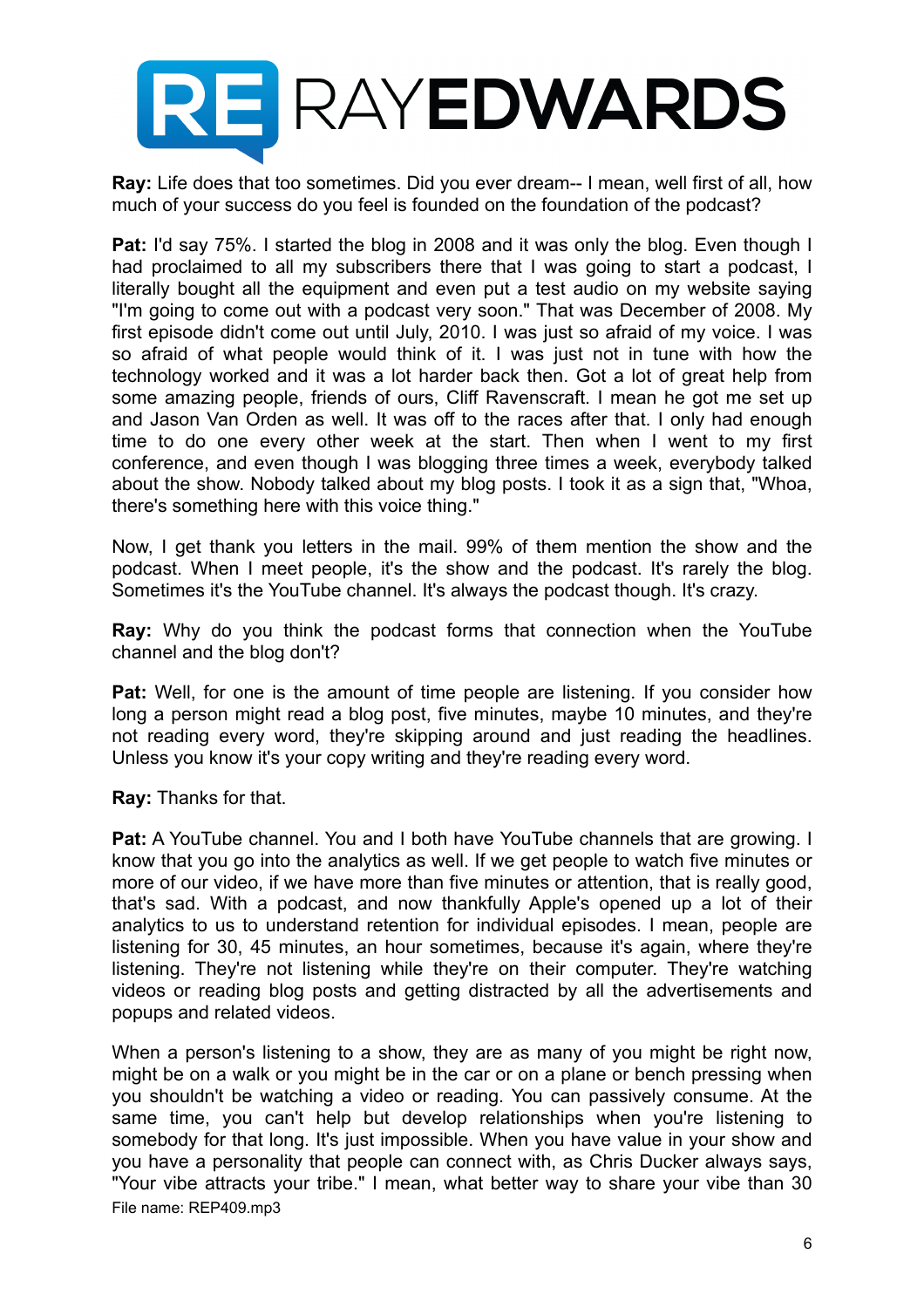

minutes, 45 minutes, an hour long of your voice and serving others. I mean, it's a beautiful equation.

**Ray:** I think it forces you to be authentic too because nobody can fake a personality for 40 minutes at a time.

**Pat:** Be very difficult, you'd have to be a very good actor. Funny because all these celebrities are coming on now, but that's a different topic. I think you're absolutely right. I mean, you can't help but be authentic and maybe you can keep up a persona for a little bit of time. For that long, I mean people, especially when you use what podcasting is truly meant for in my opinion, which is storytelling.

You transport people from their crazy walk or that hard time at the gym to that moment that you're telling about something incredible that happened in your life, or that hard time in your life when you had to rely on others to get through or whatever the story might be. It removes people from where they are and it brings them to you. What an amazing way to be close to people without actually being with them.

**Ray:** I want to go back to something you said earlier. You were worried about your voice. It surprises me.

**Pat:** Why? Aren't we all. Wait, like none of us love the center of our own voice. I definitely was not as polished as a communicator as I am now, partly because I've done over 1300 episodes of podcast, but also because I've gotten training, I've hired coaches to help me with my speaking. I've gotten singing lessons to help me with my breathing and my stage career.

I feel that now if I waited till I got to this point to start, I would be 10 years behind. I think after recording episode one in 2010 three times and just making that decision to keep going with it when I could've just stopped and realized, "Well, I guess this isn't for me." I tried three times. The first time, it was just absolutely terrible and a lot of ums and random pauses. The second time, I wrote every single word I was going to say because I was so-- I didn't have any confidence at all on what I was going to say. I didn't want to miss anything. Of course, I put myself to sleep when I listened to it because it just sounded so monotonous.

Then third I was just like, "You know what? I can't get better unless I put something out there." Thanks to the inspiration of a lot of people who were podcasting before me. Some names I already mentioned. I did it and it wasn't great. You got to be a disaster before you become the master. I'm still not a master yet, but I got through those tough times as we always do with first time tries with anything. I'm just so thankful for that. Yes, absolutely afraid of my voice.

I grew up in a household where perfection was the goal. I would come home from school with a 97% of my math test and my parents would go, "Well, what happened to the other 3%?" We would spend three or four hours working on that. I appreciated that because I wanted to know what I got wrong. I think as a part of that, I was brainwashed to not even really give gratitude to the things that I did get right.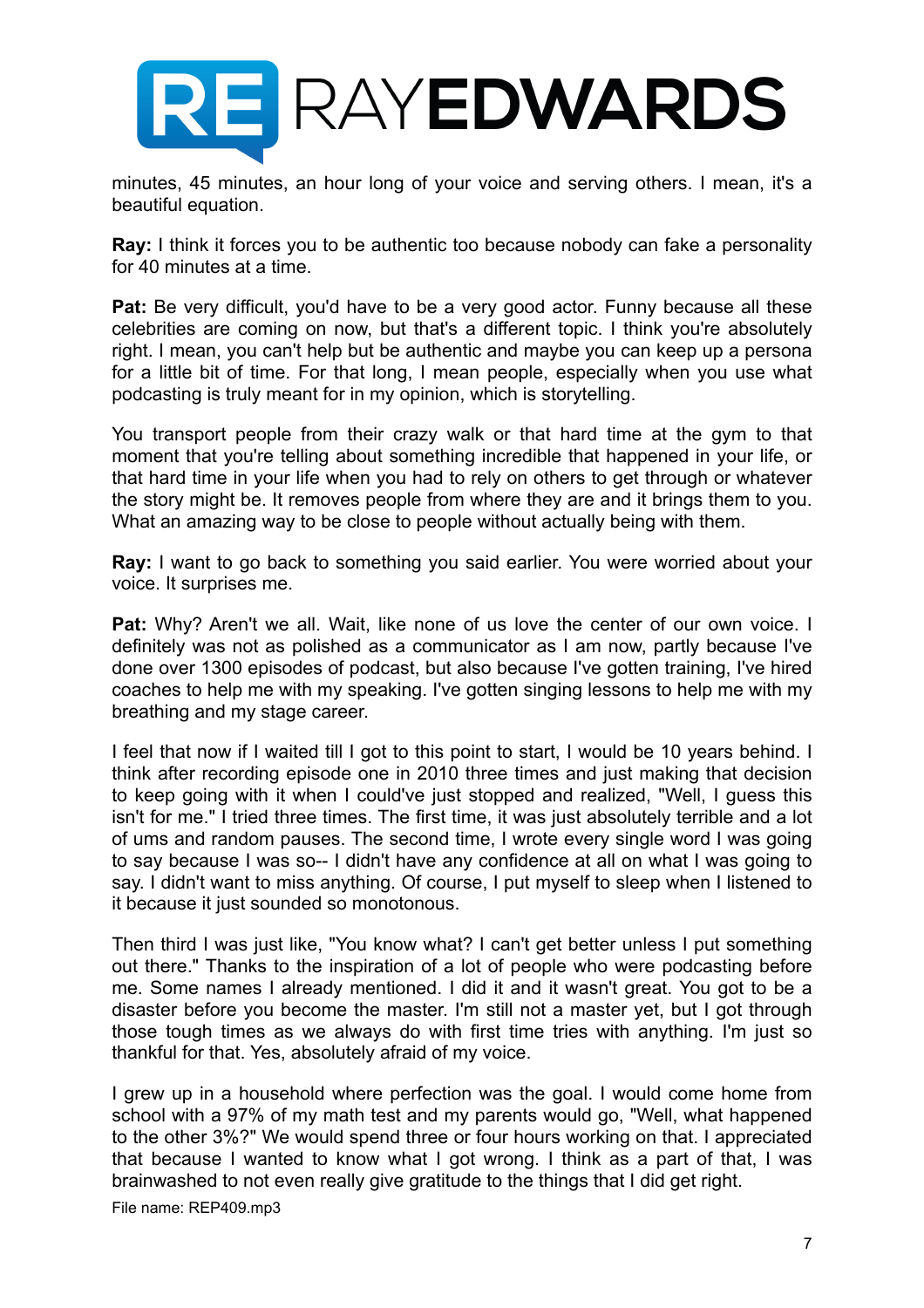

When it comes to things like starting something new, like a podcast, which is new. It's my voice, I was so worried about being perfect I almost stopped, even before I began. I have now understood as an entrepreneur that perfection can only come after making mistakes. There is nobody who has any story of a perfect timeline without any mistakes in it, in any realm. That's just a lesson that I've learned over time. Since starting.

**Tiffany:** What were the types of things that you would talk about on your early podcasts?

**Pat:** Well, the big mistake I made at the beginning was I created all this hype. I had a blog with a good amount of subscribers and email lists. I said, "Guys, get ready for the podcast. It's going to come out. I'm going to talk about so many cool things here." Here's what I pitched, success stories, tactics and tips to help you grow your online business, productivity tips, those sorts of things.

I hyped up episode one like you're supposed to. Then episode one came out and it was a 22-minute introduction of everything that was coming. People listened and they were just left hanging. One thing I always teach people is you want to make sure that when you launch your podcast, you launch with at least three episodes. An introduction episode to prove yourself and who you are and why you're here to host the show and what people can look forward to. You also have to have a couple of shows out that people can listen to. Podcast listeners are like Netflix watchers or viewers. They will listen to multiple episodes at once. If you don't have that, you're leaving people hanging.

That was a big mistake I made. I talk about all those things that I talked about. A lot of it is stories relating to my own business building experience. I've been called the crash test dummy of online business where I put myself in that driver's seat before anybody else does, so that I can see what happens and see what life is like on the other end, whether it's a car wreck or a massive crash or a big win in success. I can always be there to teach everybody else. It was a lot of my own business experience being shared, but also once I got comfortable interviewing people and a big shout out to my first interview ever. Good friend of ours, Mark Mason, from Late Night I am. He was my first interview back in 2010, episode two.

#### **Ray:** Really?

**Pat:** He was. I started with somebody who I knew because I just was not comfortable yet talking to somebody I didn't know yet and interviewing them. I'm so thankful for him. Since then I've just learned that everybody has an amazing story. Your job as the interviewer is to ask the right questions, to make a person feel comfortable on the other end, to get those stories out of them, because that's where the goal lies. That's where you can teach things that you cannot teach your audience yourself. That's the power of the podcast, to be a platform to interview somebody.

As a byproduct, this is the other cool thing that has happened. When you invite people on your show, and you speak to them for however much time, you can't help File name: REP409.mp3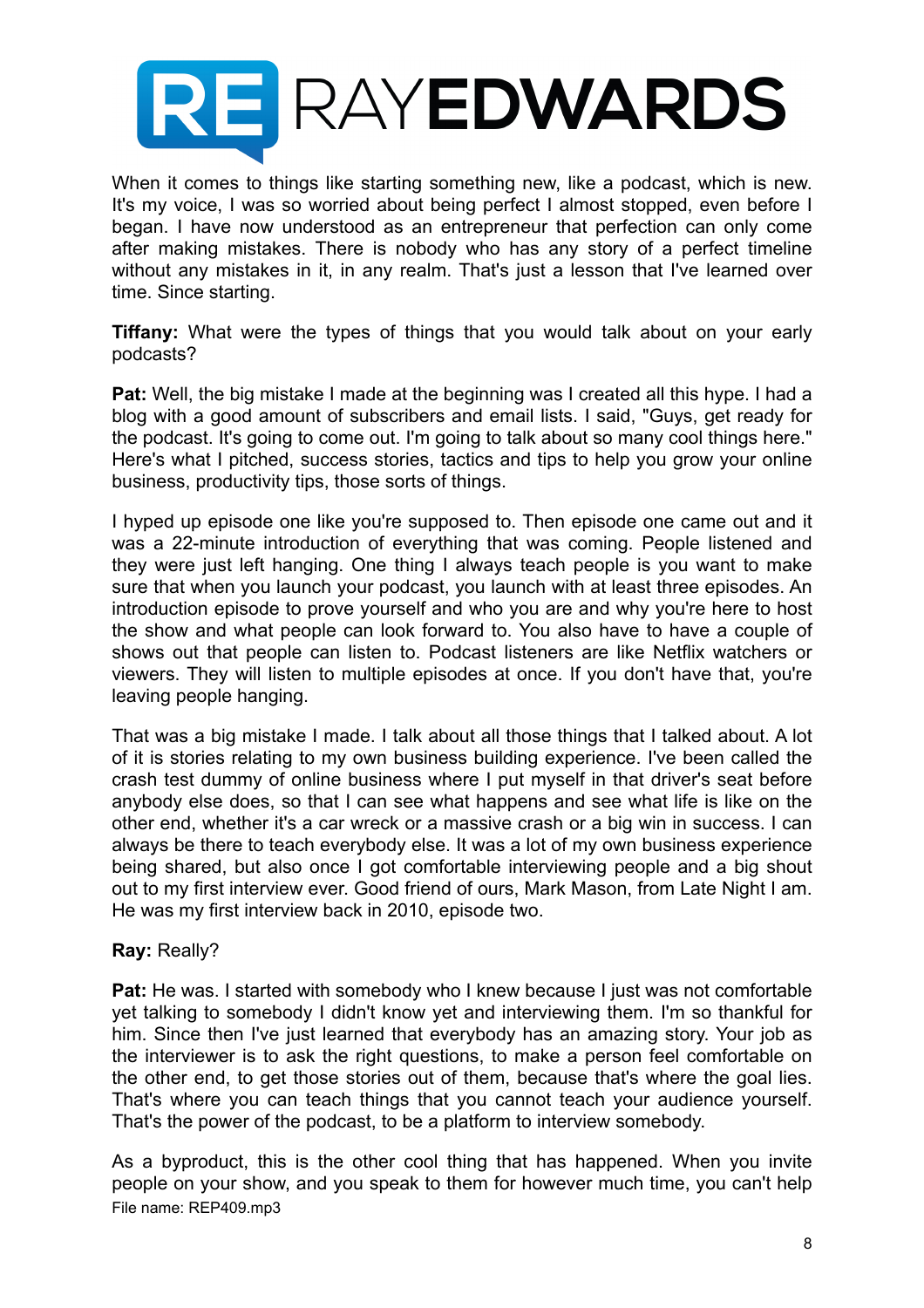# **RE RAYEDWARDS**

but also build a relationship with them, in addition to your audience. Some of my truly best friends in the space now have been a result of people who I've interviewed on my podcast or people who've I've interviewed on theirs, like Chalene Johnson. Then getting access to people who I would have never dreamt to have access to like Tim Ferriss in episode 51, who really inspired my start as an entrepreneur in 2008. Don't listen to the first five minutes of that episode, by the way, because I'm pretty much just a fan-boying the whole time.

**Ray:** It's not that bad. I've listened to it.

**Pat:** Thank you. You could skip that part, or Gary Vaynerchuk, and really trying to make sure he doesn't swear when he saw my show. That was a big challenge. Other than that, his content was really great. Some other amazing players who I would have never thought to have built a relationship with just because of the platform.

**Ray:** I think it's one of the secret benefits of having a podcast just what we were talking about it. All the a relationship with people that you never would have otherwise.

**Pat:** I asked my core students. I teach a lot of people podcasting, both for free like on YouTube. If you want to go higher level, I have a course as well. A number of my students, when I asked them, "Why do you want to start a podcast?" Their number one answer is to build relationships with other industry leaders versus-- I'm always like, "Well, that's great don't forget about the audience." It is an amazing platform for that. Some people start a podcast to make those connections.

**Ray:** Here's a big question that I hear from people a lot. That is, is it too late soon as everybody's got a podcast is it too crowded for me? If I waited too long to come up with my own podcast, what do you say to that?

**Pat:** I say there are 500 million active blogs out there, probably a lot more. There are about the same amount 500 million active YouTube channels and more coming every day as we know. There's less than 1 million podcasts. There are from the latest statistics, 700,000 podcasts that are available. Even within those, not all of them are active. I think that when you look at the numbers comparatively, we are still in the very early days of podcasting. It's not even close to being saturated yet. It feels like that, however, for a couple of reasons. Number one, because anytime everybody's talking about something we often just consider, "Is it too late? Is it saturated?" I think the bigger reason is because right now findability is terrible. To be honest with all of you, there's hardly anything in our favor that is helping us quite like a search engine like Google or YouTube to help us get discovered. Yes, iTunes is a search engine. Spotify is a search engine. You can look up things in those places, but it's not built for great findability yet.

Even on your device, if you look at Apple podcasts, you only see a fraction of a fraction of percentage of all the podcasts that are truly available to you swiping through and looking at the categories rankings, which begs the question of obviously, "Well, if I were to start a podcast now, despite their not being a ton compared to File name: REP409.mp3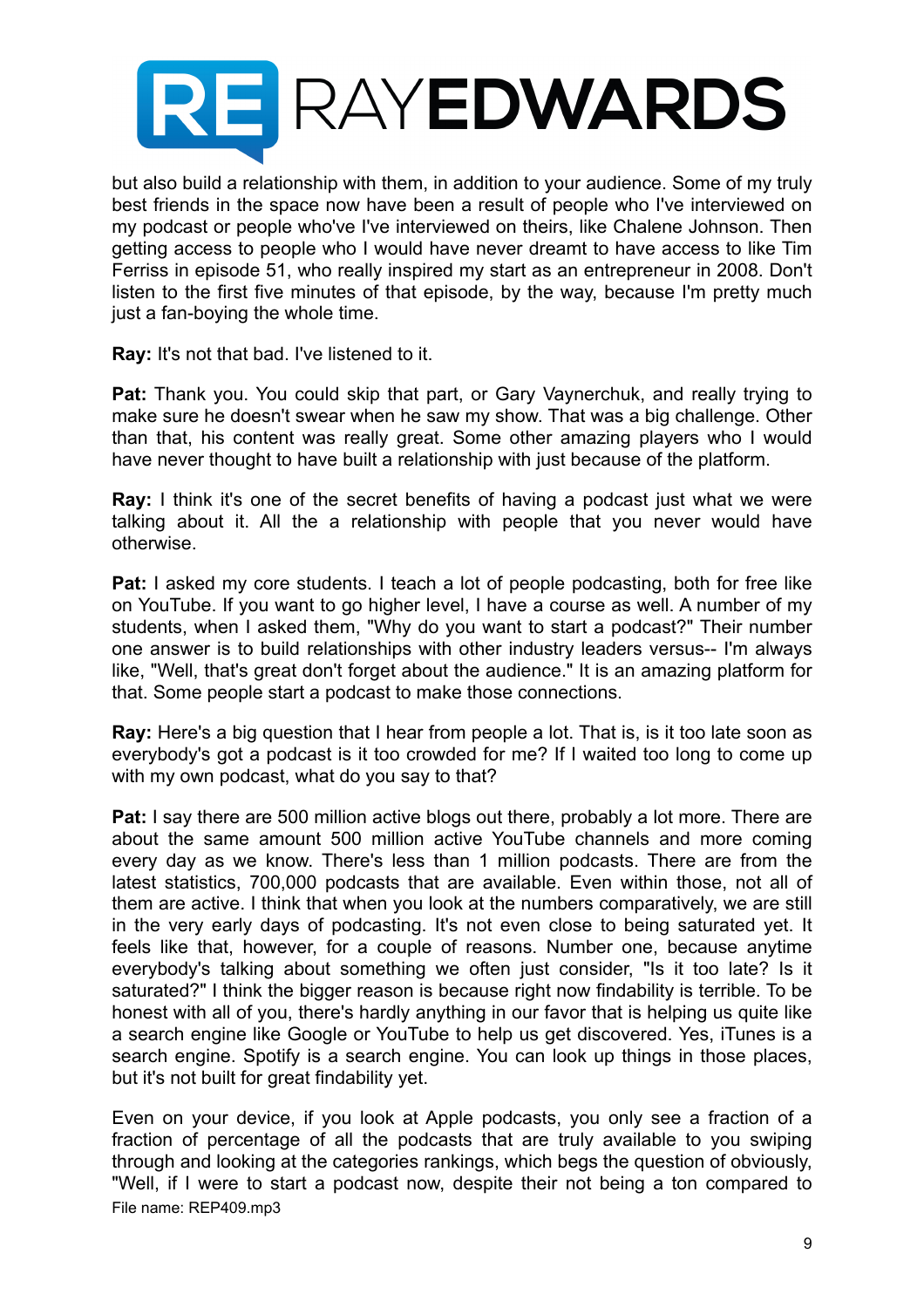

these other platforms, how might I be found?" This is where I love to shine my superpower into the world of podcasting, because marketing is what I've been known to be very good at, and doing it in a very authentic way where you don't even have to pay for ads.

There's a lot of great things that us podcasters can do to grow our show beyond ads, beyond search. A lot of it is relationship-based, but a lot of it is also planting seeds now that can search sprout later and those kinds of things. I think that over time, especially with Google coming on board now, we will start to see a little bit more support for us podcasters in terms of getting new listeners to find us. It's still a challenge. It's a big challenge in podcasters' lives today, for sure.

**Ray:** Now's the time to start planting those seeds, putting those episodes together, because it's like you were saying about Netflix. If there's only one episode of a show, it's a little disappointing. I love finding shows that have multiple seasons available, so I can just binge-watch them.

**Pat:** What was the latest show that you've binge-watched, Ray?

**Ray:** It was *The Boys*. It's not Netflix it's Amazon Prime. Have you seen it?

**Pat:** What about you Tiffany?

**Tiffany:** *Unbelievable*. It's like a total thriller.

**Pat:** That's on Netflix.

**Tiffany:** Yes. It's awesome. It's really short, though. I'm waiting for the next season to come out.

**Ray:** The first show I binge-watched I was having insomnia problems and I watched five seasons of *Breaking Bad* a week.

Pat: Beautifully written show. Absolutely love it. Did you finish it?

**Ray:** I finished it.

**Pat:** Good. We can talk about it later then. My latest craving is *Pokemon Sun and Moon*. I have two kids, by the way, and we like Pokemon. We play Pokemon together, we collect cards together. It's the animated series on Netflix, just came out, or this latest season come out. It's really good.

**Ray:** Somebody is listening, they want to start a podcast. It's so much easier now than it was before. Still, for a lot of people, it's an impossible task. How do you start a podcast?

**Pat:** Often people go, "Okay, where do I sign up to start? What platform should I use? What hosting provider should I use?" I think you're already at step four or five before you even consider step one. The first step is to just consider why you want to File name: REP409.mp3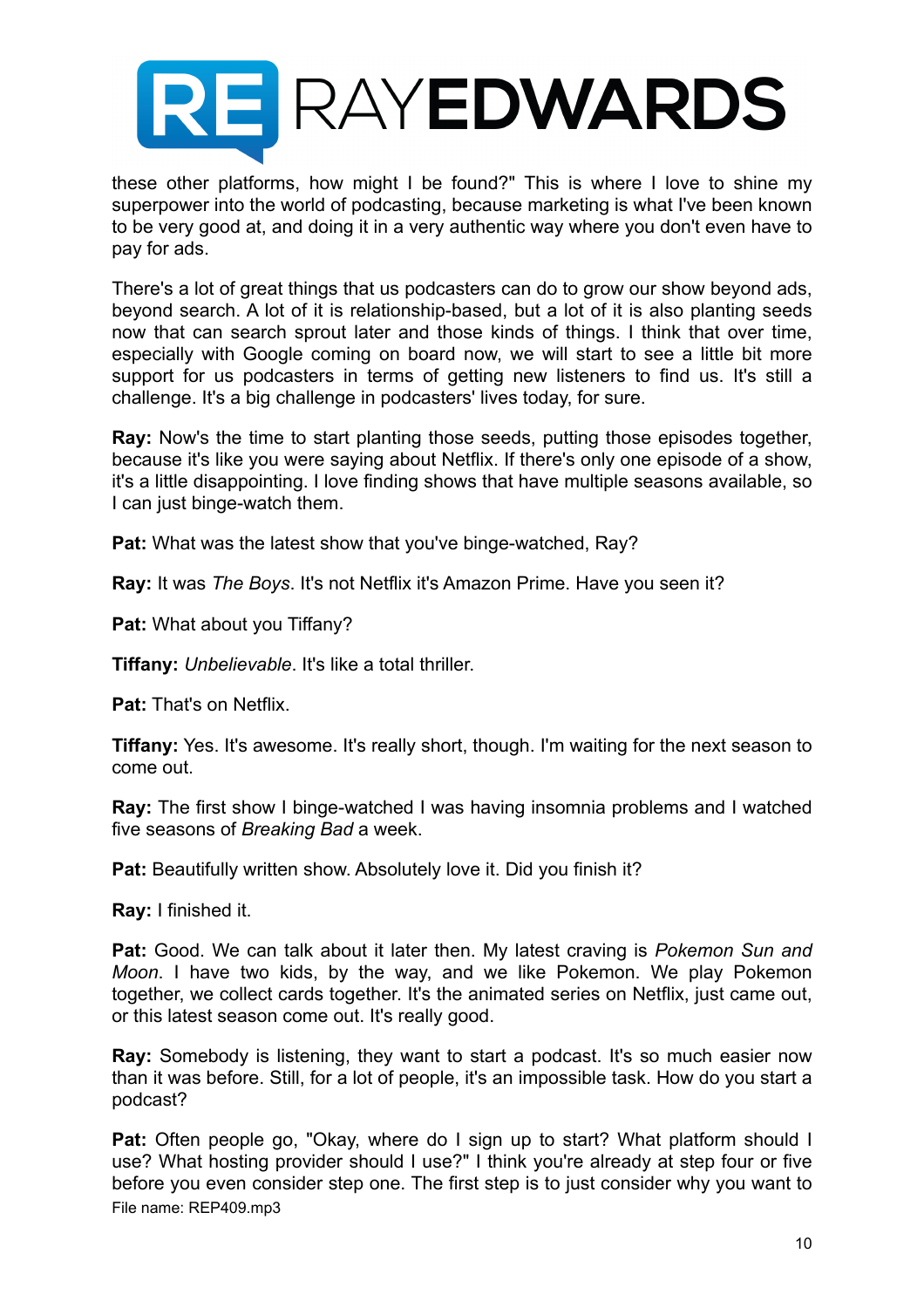

start a podcast and truly believe in why you're doing it. I think if you're just going to do it because everybody else is doing it, then you've already lost. I think you need to really understand how it may fit into your brand or how it will be utilized to help you build your brand or what the platform may do for you and your future, then it only then I think you can move on to the next step, which is let's define who your show is for and what you're going to talk about.

From there, I often challenge my students to write down their first 20 to 25 episodes, and potentially guests, not really considering the title just can you even come up with that many topics, because I see a lot of people dive into podcasting. They get to episode five, because they have five episodes ideas. Then they get there, then it comes week five. They're scrambling for the next week. They're already on that hamster wheel. That's where you never want to be. One of the big mistakes I made in podcasting was taking it week by week. Truly if you can, even once a quarter plan for the quarter ahead, yes, some things will change and that's inevitable, but at least you're going to have a considerable amount of room to move around and have a little bit of freedom without the burden of, "Oh, next week is the next show. I got to record now." That's a tough spot to be. I always-- you guys are like looking at each other enough.

**Ray:** It's pretty much how we roll.

**Pat:** It shows you that you don't have to follow it my way. I just--

**Ray:** I'm not saying it's good that we do that.

laughter]

**Tiffany:** It's stressful.

**Ray:** I think I need to take the course.

**Pat:** Those of you listening right now, I just saw Tiffany and Ray slowly look at each other with wider eyes and I was like, "Oh, I think I said something I shouldn't have said." I always say plan to plan. Having a moment every quarter for maybe one or two hours with a bunch of posted notes to brain spill everything that's on your mind or do a little bit of research in forums and discussions or read the comments of your existing blog posts or see which episodes are most popular or go into your analytics to see which topics can you have in the next quarter that you can talk about that are not just guesses, but based on what your audience wants.

You can even survey your audience. If you have a Facebook group, why not go, "Hey, guys, we're building our next editorial quarter, what one or two things do you think we should talk about that are at the top of your mind right now." Boom, you can even mention them when you come out with that episode and give a little love back to the community. That's the other thing about a podcast that's been working so well that I'm teaching my students, especially those who have businesses, is you can use your podcast, to put a spotlight on your customers or on your students.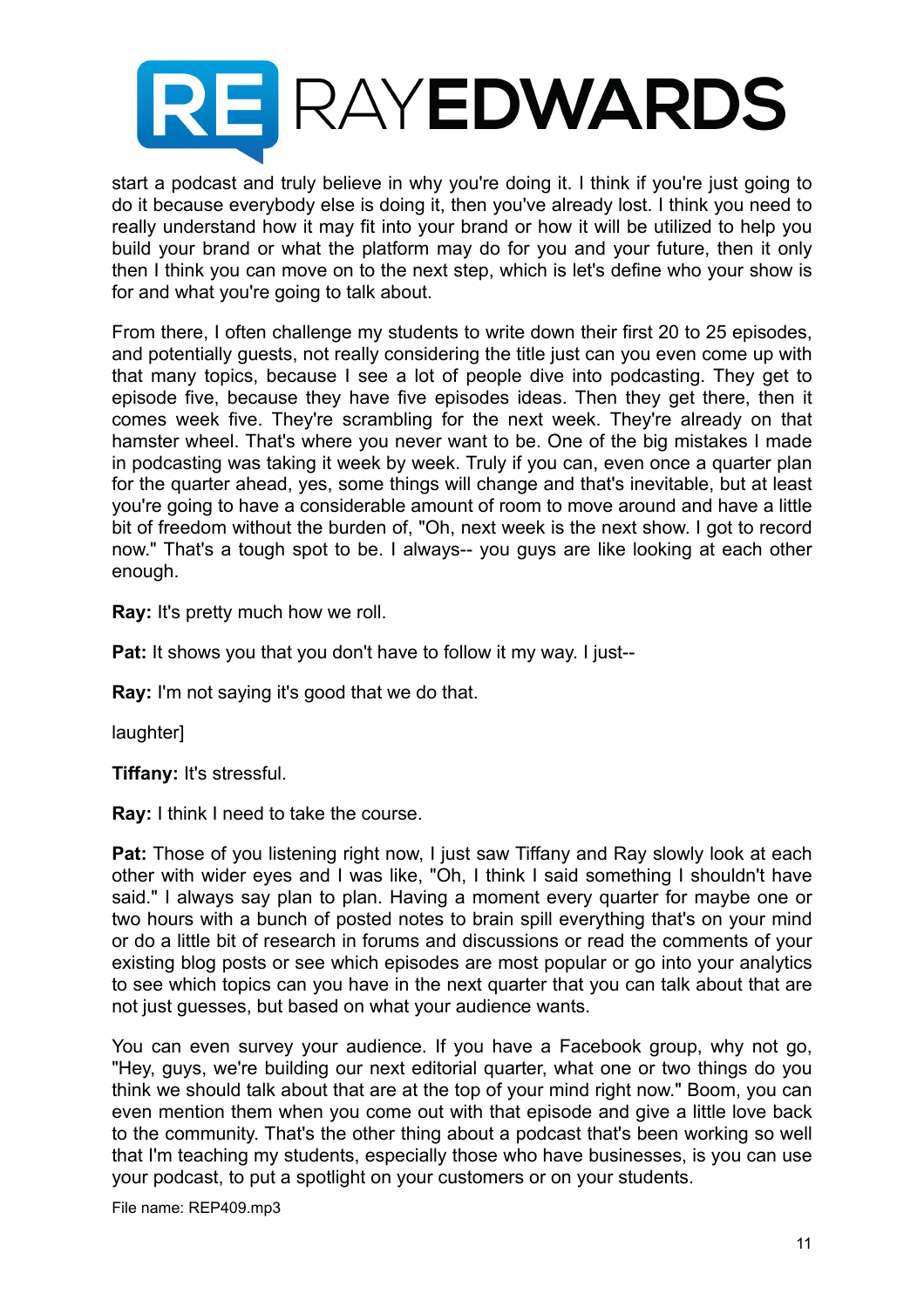

This is magic, it literally is magic, because what will happen is the listener will go and instead of hearing you tell the story or talk about or pitch your product, they hear the before and after story of somebody who was just like them. Your product just happened to be the tool, the resource, or you happen to be the mentor, the coach, who helped them through that transformation.

As Donald Miller says from story brand, "Your customer, your student is the hero of the story." What better platform to showcase how awesome of a hero they are, than your podcast where they can tell the story and have a little bit more wiggle room to get into the details of that. At which point a person listening on the other end will be in that transformation with them and almost see their future. I call it like driving the DeLorean, getting them to take that ride with you into what life may be like. It's very much similar to what you talked about in your pastor model and having people go, "This is what life is like on the other end."

At the same time, even considering the spotlight stories asking, "Well, let's amplify," that's the A in pastor, "what would not have happened if you didn't take that action or if you didn't invest or if you didn't muster up the courage to do this?" I've had a single-- I had a podcast episode come out where I interviewed three of my podcasting students and I selected different demographics, different ages. There was a woman, her name is Dr. B. She has an ADHD podcast that I helped her start, but I didn't ask her to come on and go, "Hey, tell me how awesome my course is." I asked her to come and go, "Tell me why you started a podcast. Tell me what you're scared of before you start the podcast. Tell me what has happened since. She told this amazing story of-- She helps people with ADHD. She has a map in front of her computer and she was just telling a story of how every time she checks her analytics and sees another country, she puts up a pinup on the board. So, we can all imagine that. For podcasters who are like, "Oh, my gosh, I'm over 62 and technology scares me. Dr. B was able to do it. Man, I need to do what she did.

What did she do? As a byproduct of these stories, it's, "Oh, well, that was your course. What an authentic, amazing way to have somebody else sell for you without it ever feel like selling.

**Ray:** They have to decide who they are, who they want to talk to, what are their messages, come up with ideas. I think you said 25 episode ideas maybe to start. They figured out what their message is, what they want to say, why they want to get that message out there. Maybe it's because they're building a business or is it a valid reason just because you have a message you want to get out to the world? That's your big motivating, driving force?

**Pat:** 100%, because the world is listening. They're out there. There are people who want to hear from you. Even though you might do the research and you might find a category that you fit in, but then you see somebody else creating a very similar show as yours. The truth is, nobody's like you. You are 100% original, nobody has your experience, nobody has your voice and people aren't just subscribed to one podcast, by the way. You can put yourself out there. Even if it's- even if there's no other- if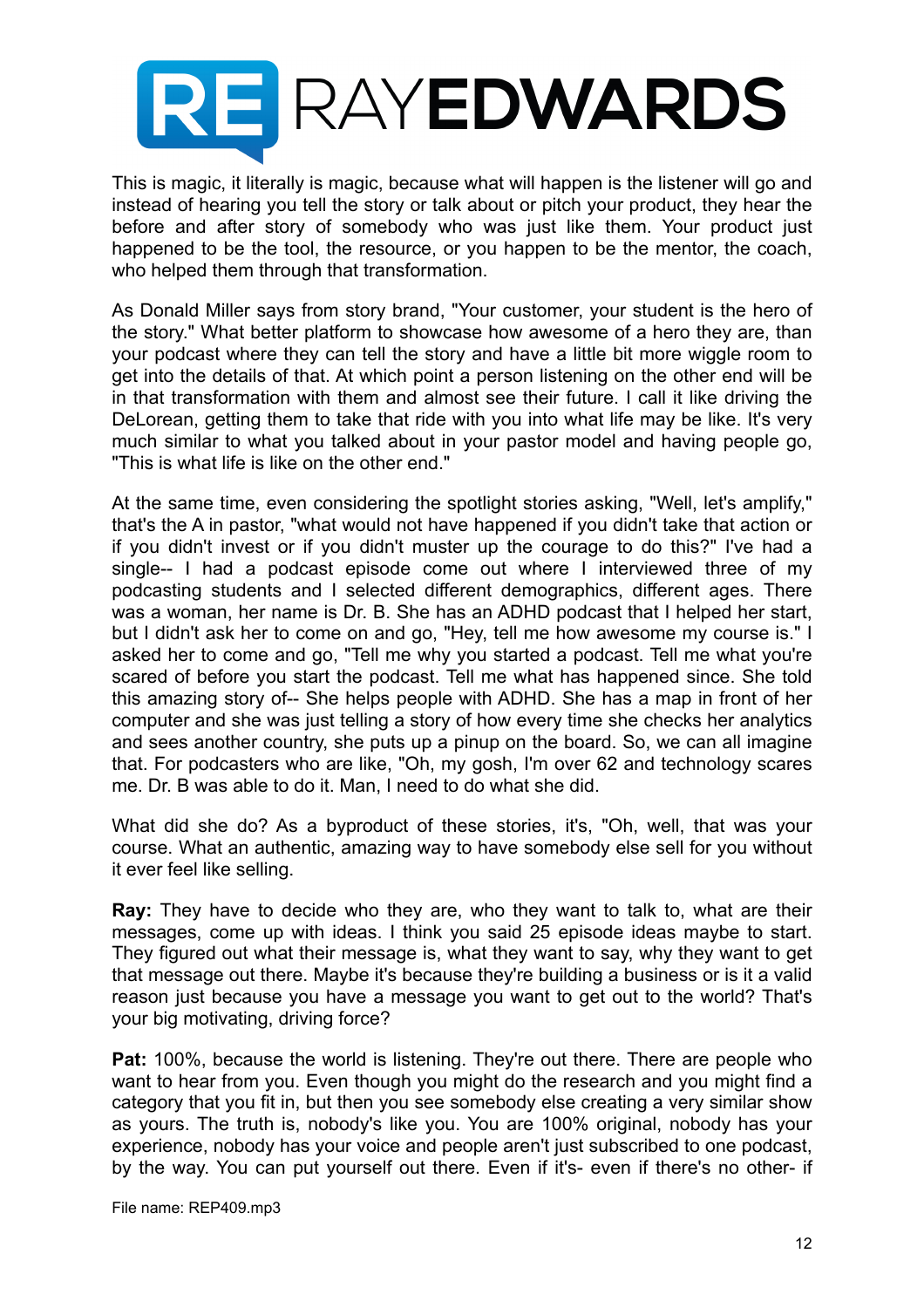

even if it's not a business model, even if you're not looking to grow a following, even if you just wanted to have a platform to share something on.

For me, it's the most intimate way to do it, it's a way to scale it and productivity-wise. It's way faster than writing, in my opinion. I don't have to comb my hair like I do on videos. I mean, all signs point to podcast, in my opinion.

#### **Ray:** How expensive is it to start a podcast?

**Pat:** I have a setup that I talked about the course and I have it online as well. If you go to kit.com and look up Pat Flynn. kit.com is really cool, have you experimented with kit.com?

**Ray:** I love kit.com.

**Pat:** Oh my gosh, this is why I love kit.com because I can just go, look up my profile Pat Flynn at kit.com and you'll see the beginner podcasting, equipment there that I recommended. It's all in one kit. By the way, if you do click on those links, it is an affiliate link just for full disclosure. There are a lot of things you could buy to be a podcaster. In this world of broadcasting, there's a lot of expensive things.

Many people, especially some broadcast level, podcasters may disagree with me, but, in my opinion, you can get a great audio sounding podcast at a price about 100 bucks, then that's it, with a microphone called the ATR 2100, a boom arm, a little foam ball, and then a shock mount to reduce the vibrations from your desk and computer coming into your mic. I see you have one of those as well and the same mic actually.

You could sound like a pro. You're on the ATR and, Tiffany, I think I see you're on the same one too. You sound amazing, you both sound great. There are boxes out there like DSs, compressors, preamps and all these other things, but you don't need them. My job for my community is, how can I make you sound like a pro without spending like a pro. It's not expensive at all. I think the thing that is expensive is it's going to take some time. I just wanted to be fully upfront with that. It's not a flick of a switch and immediately your have a podcast.

There's some setup involved and stuff that you have to do before you launch. Luckily, with the way podcasting works-- Because when I first started out, I thought it worked like this, you come out with- you record an mp3 file and you edit it and then you upload it to Apple, then you upload that same file to Stitcher, and then you upload that same file to Google podcasts and you have to upload it separately and put all the information on all these different places.

That's actually not how it works. You upload it to one place, which is your podcast host and your host will provide you a link, an RSS feed. That's where you submit every directory, such that every time you come out with a new episode, again, this is after setup, you just hit publish in your host and it automatically feeds out to all those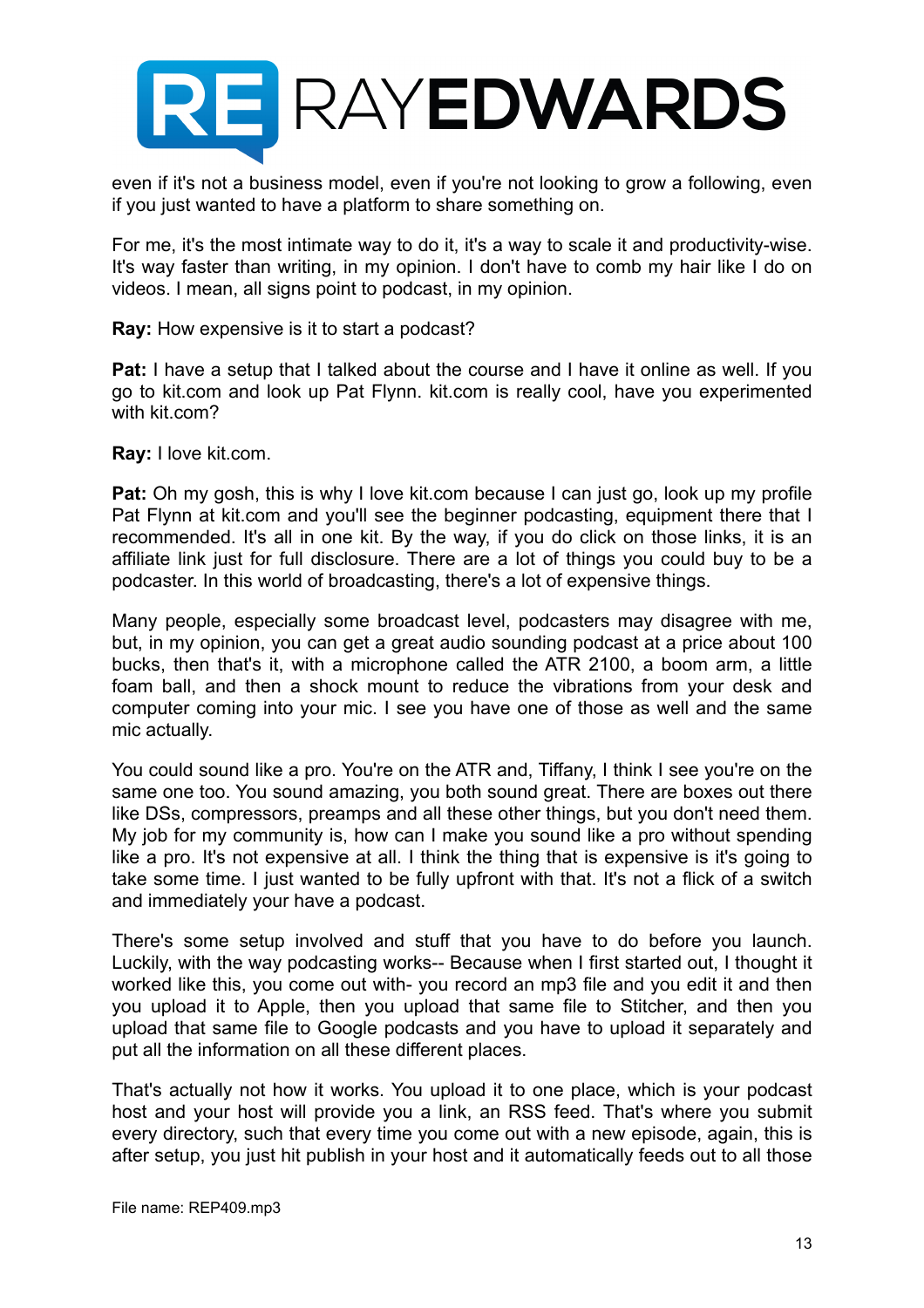

directories for you and they check every few hours to see if you've got any new content. When you do, then it lets your subscribers now. So, it's really amazing.

I think there's a lot of setups involved, especially if you want to do it right and the marketing behind it to plan your strategy for how you're going to let the world know about this. That takes a little bit of time. Even though you could probably start one probably in a week, I would recommend at least a month worth of building buzz and hype and getting people excited about it so that come launch day, you have everybody loving it and sharing it and consuming it and subscribing.

**Ray:** You probably know the answers to these questions, I hope. I'm guessing you do. Who's one of your oldest podcast students? How old are they?

**Pat:** 77.

**Ray:** 77?

**Pat:** His name is Casey, but he sent me an email because, and I remember this specifically, because he had said that he just was pretty sure this was not going to work out because it involves technology. Dr. B is a good example. I've already mentioned her, so, I was looking for somebody else and I can't-- I think his name is Jim. It's a three-letter name. Jim, Sam, Bob, Pat, Tim, one of those, I don't know, I'm sorry, but an older gentleman who was just so thrilled that he was able to get his voice out there.

The thing was, he wasn't doing it to build a business or anything. He just had things to say and he wanted something to pass on. It was kids and stuff too, which was another cool way to start, another cool thing for a podcast to do.

**Ray:** That's cool. What about the youngest podcaster?

**Pat:** My son currently is the youngest podcaster right now because he and I both have lunch together. He's nine and we have a show that we published last year. The second season is going to come out fairly soon, but he comes home from school with all this energy. He goes to a fairly entrepreneurial school, so he says some really amazing things that blow my mind. I just wanted to capture those moments.

That has been downloaded several, tens of thousands of times and has inspired parents and kids to have really amazing conversations together, which is really neat. However, I do want to highlight a girl, her name is Izzy. She has a podcast. I know this because she interviewed me last Saturday. I remember that because I don't do interviews normally on Saturday, but she's in school [chuckles] and Saturday is the only day that she can record.

I came in at 1:00 PM in the afternoon on Saturday and she just like a pro was just interviewing me about business and where we can find ideas. She was just so professional. It was so funny because, even though we didn't capture the video, if you imagine a video, it was just a lot of empty space above her head because her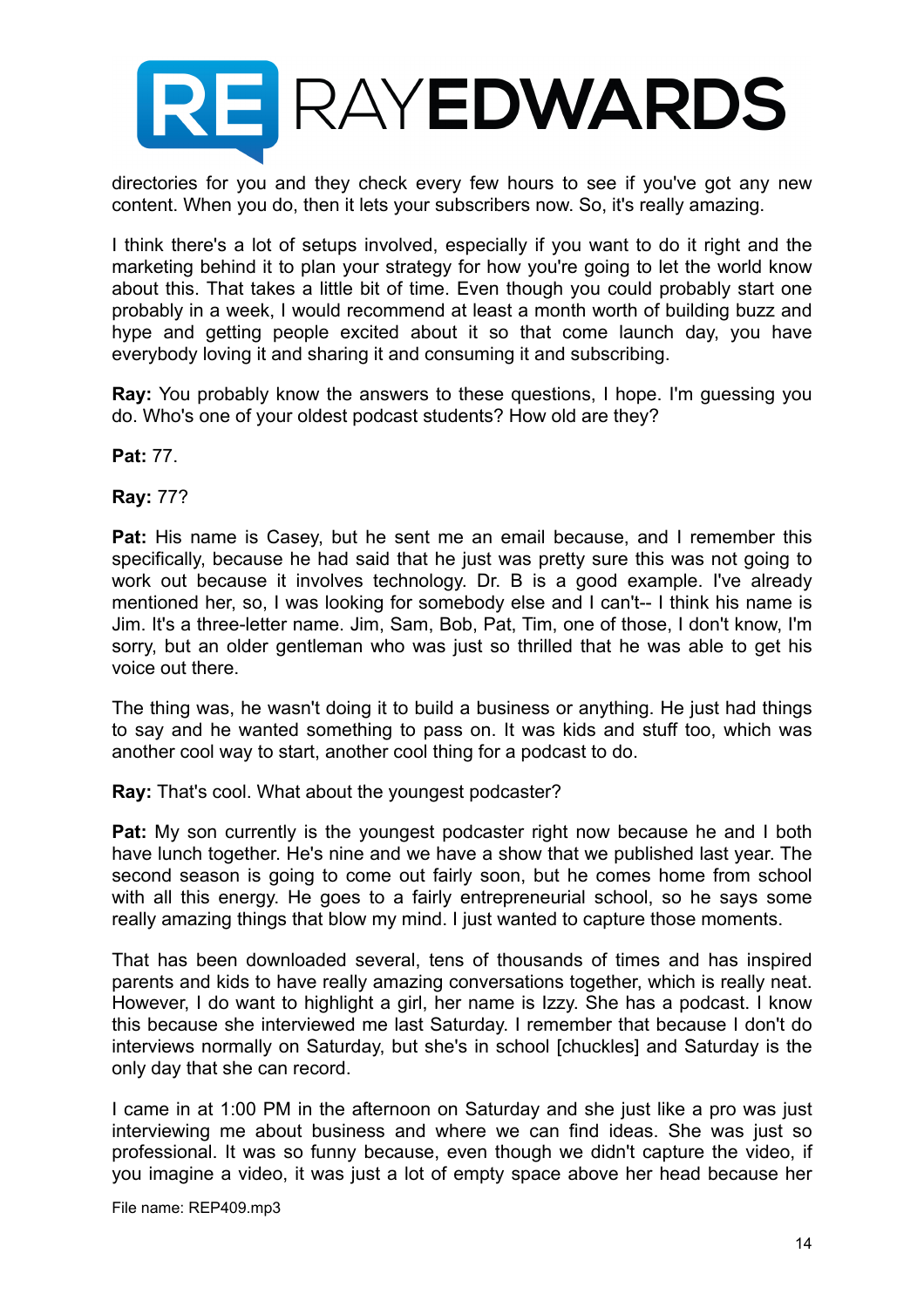

head was like right at the bottom of the zoom call and she was sitting in this gigantic chair it was like a headset on, it was so cute and I was just-- Izzy is her name. Man, just to see these kids being able to communicate.

I honestly think if I could choose what platform kids to start with, it would be a podcast versus a YouTube channel. YouTube is scary, especially for kids and the comments and the haters that are on there. My son has a YouTube channel. He does a lot of fun things with puzzles and he also builds carnival games and stuff. He had a comment one day that was just so bad. We obviously deleted it. Thankfully, we prepared him for this because we said, "Hey, if you want to get on YouTube, people are going say some things and it's not about you, it's always hurt people, hurt peoples what we told him," what I always have to tell myself.

He had a comment that said, "Kill yourself." I was livid and I just was making sure that he was okay.

**Ray:** You're tracking down the guy's IP number.

**Pat:** I wish I could, but obviously we deleted it. Then I asked him how he felt. He said, I "hope this person is okay." To me, that was the biggest thing. That's why I love allowing my kids to experiment with these things because they can learn these lessons that some of us adults don't even know early in their life and use that for good throughout their life. I'm very proud of him for how he handled that and thankful that my wife and I had some good time with him before he started his YouTube channel to prepare him for that.

A podcast is just your voice and you can't even really comment on it. To be honest, at this point in time at least, I would say it would be a great way to help kids learn how to communicate better because it's definitely made a big impact on my son since he started his show, as well as me as a communicator too.

**Ray:** Tiffany, have you ever thought about starting a podcast?

**Tiffany:** Totally, this is really good information. My husband really wants me to start one. I'm like, "Well, I have stories, but what exactly would I talk about?" I'm not totally sure why I would do it, I just want to do it.

**Pat:** You got to find out why though.

**Tiffany:** Right. Otherwise, it's like, "What would I even do?"

**Pat:** I guess the question will be, what do you want to do?

**Tiffany:** I want to share all my stories, my experiences. I bet you there's a lot of women who could relate to it and maybe have that encouragement, that would be the bottom line.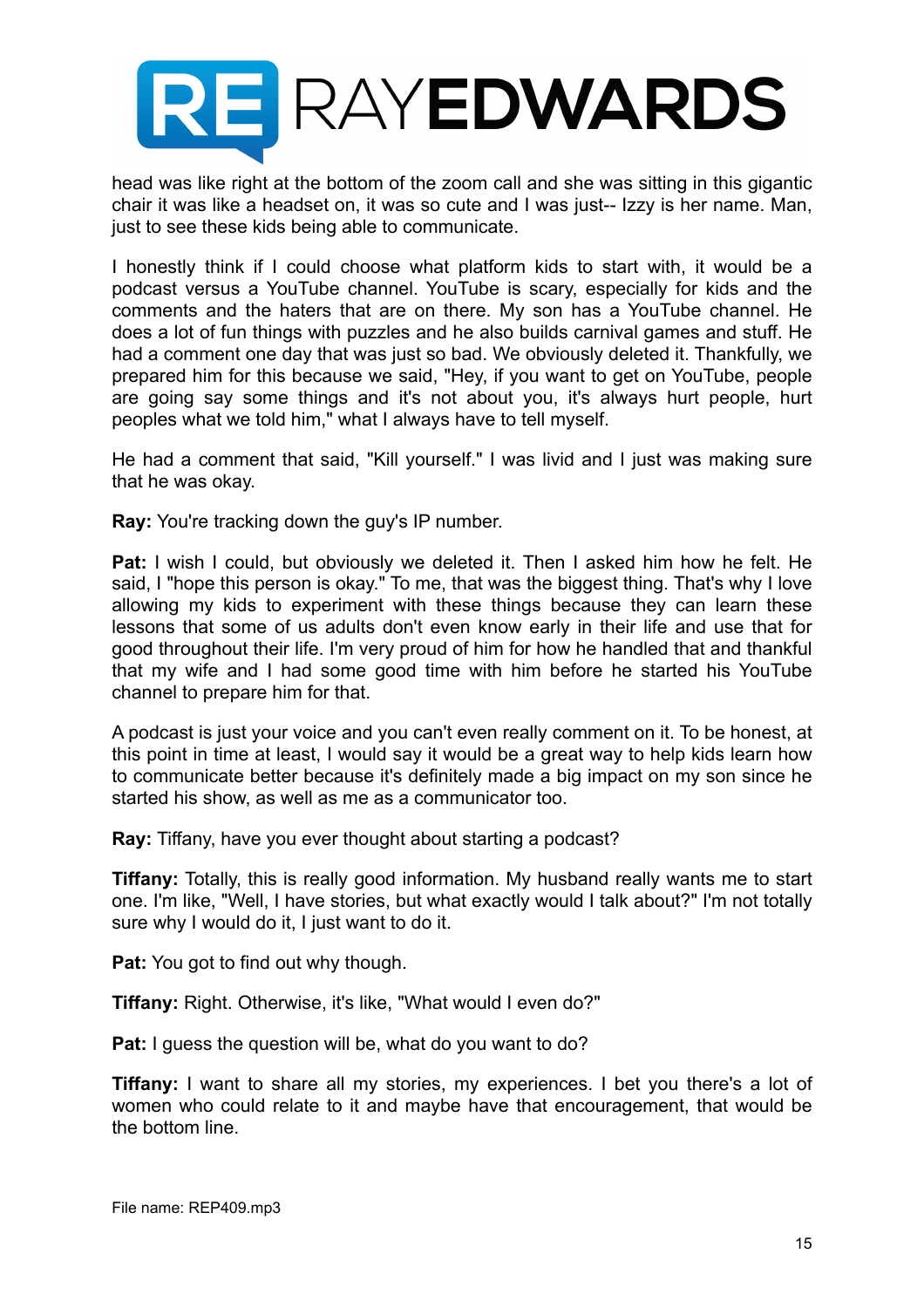

**Pat:** What would be something you would hope a woman would say after listening to a story that you tell?

**Tiffany:** I am so glad I'm normal or something like that.

**Pat:** Can you imagine that happening. How would that make you feel if women were getting inspired and feeling great about themselves?

**Tiffany:** I would feel amazing. I would feel like I was helping them.

**Pat:** There you are, right there.

**Tiffany:** You're so awesome. [laughs]

**Ray:** I tell my students that I think starting a podcast is the fastest way to grow their platform, to get a tribe, to get people who are listening to what they have to say. Would you agree with that?

**Pat:** I agree. However, I would love your response to, well-- YouTube. YouTube is--There's so many more viewers, there's the algorithm that's helping you. Why would you recommend a podcast over YouTube?

**Ray:** Yes, and I love YouTube as it's so much fun for me. First of all, it's more difficult. You've got the composition of the video, you've got the editing of the video, you've got to deal with music and licensing and all that stuff. You got to deal with the uploading. It's much harder to get attention on YouTube than it is to get attention for your podcast. There's so many more videos, so many more YouTubers. The biggest reason now for me is it's not as intimate. It's so hard to form that connection. As much as I love Peter Mckinnon's work as a YouTuber, I really connected with him most when he is doing a few episodes of the podcast with his buddy Matti. I love that more than I love the YouTube channel, because I feel like I'm listening to a conversation between two friends. I feel like I'm part of it.

**Tiffany:** I feel like that about Casey Neistat. I followed him for a while. I liked his videos, but then I found out that he and his wife had a podcast. I totally binged that on a plane somewhere. I loved that, but then they became really inconsistent and it dropped off. Then I lost interest in Casey, to be honest.

**Pat:** Ray, I think you do a good job on video of connecting. I love your YouTube channel. You're not afraid to put your face up there really close and have it literally be like you and I are having a conversation together. I think that's very difficult to do. That was something, and I followed Casey for a long time as well, that he did that in his videos very well. He would talk to you and he would connect, and his face is right up there, and there's just cockiness and his glasses, and his just fun, but definitely a lot harder to produce and we're not Casey Neistat with some Hollywood experience behind us.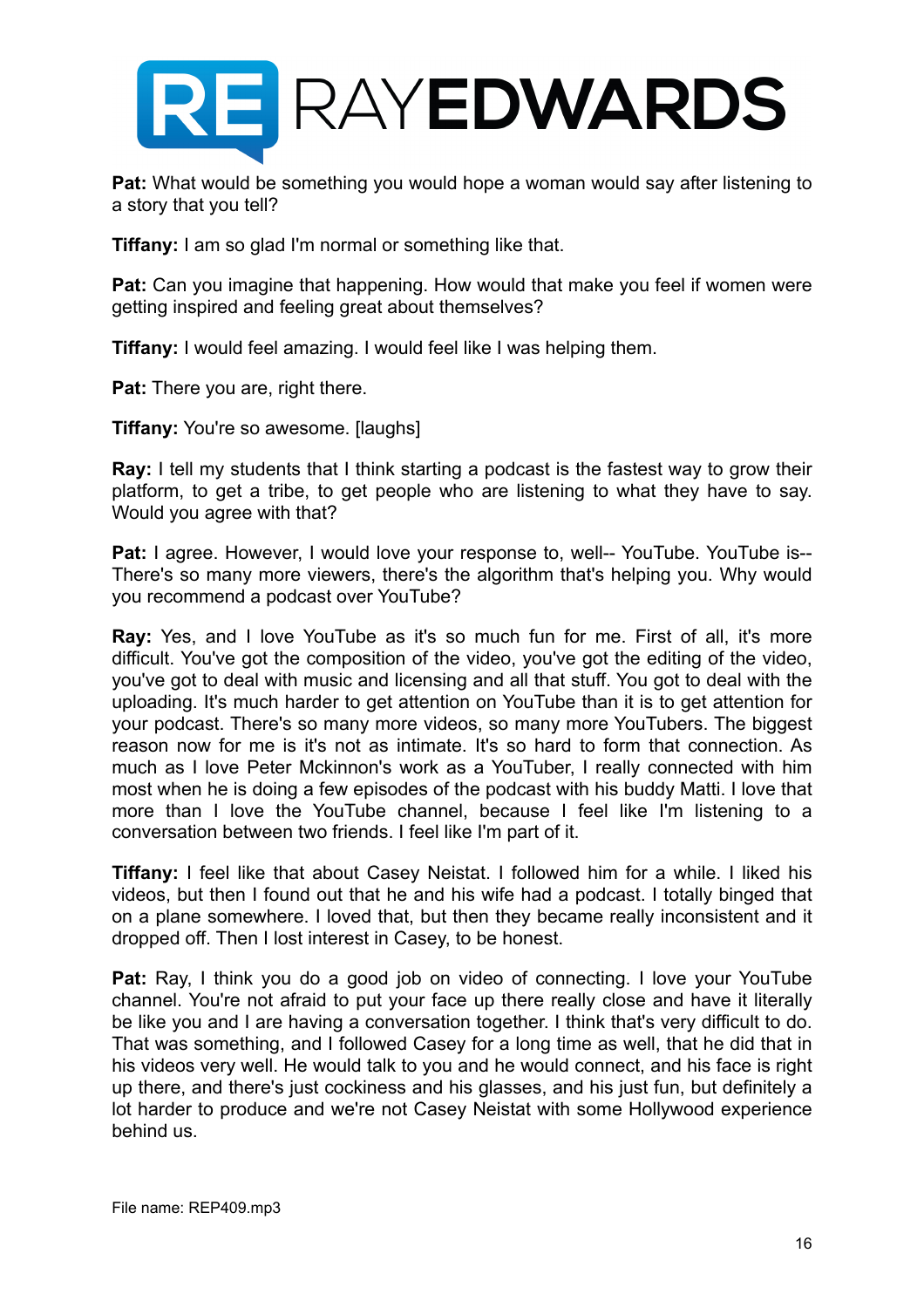

**Ray:** People from the theater, he and his brother had a show on HBO before he turn to YouTube.

**Pat:** Yes. That was the start of it.

**Ray:** Somebody wants to start, they're just listening and we've sold them now the idea, "I want to have a podcast, I want to do this." What are the resources you have available to help people get started?

**Pat:** I have a very popular course, thousands of students have taken it. If courses are something that you learn from, then we use Ray's affiliate link. You're going to have an affiliate link, right?

**Ray:** You bet I am.

Pat: Yes. Go there because literally it will show you step by step, hand in hand everything from how to set up all the software, how to connect everything together. I show you where to plug everything in. My best testimonials that I've gotten are from people who have taken many online courses before and have said this is one of the only ones they've ever finished. That makes me so proud because I know how it can be learning in an online environment. Beyond that, you also get the support. Every week I have two hours of office hours where you can come on if you have any questions about anything.

As long as the course still exists, you have lifetime access to the course in office hours as well as the student's center too. If you don't have the ability to invest in a condensed and quicker higher level version of the course, you can find some videos on YouTube and stuff that will walk you through it too, but the investment is in the convenience of having an one-one spot and the accountability and support too. That's where I'd recommend you start. No matter what, whether you take advantage of the offer or if you go on YouTube, just get started. Again, consider your why, map out those first few episodes. Just visualize what that would be like. Because the truth is that if you can't come up with 20 episodes, then maybe it's not a topic that needs a podcast at this time. It's also going to force you to think about how to be creative with what those episodes could be too.

**Ray:** In the course, do you help people come up with ideas for episodes?

**Pat:** I do. A lot of it is based on where people's passions crossover with who they want to help. That's really where it lies. I do, yes.

**Ray:** We'll have this link in the show notes, but I'll tell you right now the link to go to is rayedwards.com/pat, very simple. I highly recommend it. If you want to start a podcast, I think this is the way to do it.

**Pat:** We just re-filmed the whole course actually. This course came out in 2017. Over time, obviously things have changed. As things have changed, we've added new videos, we've taken things out and eventually just became this thing that look like it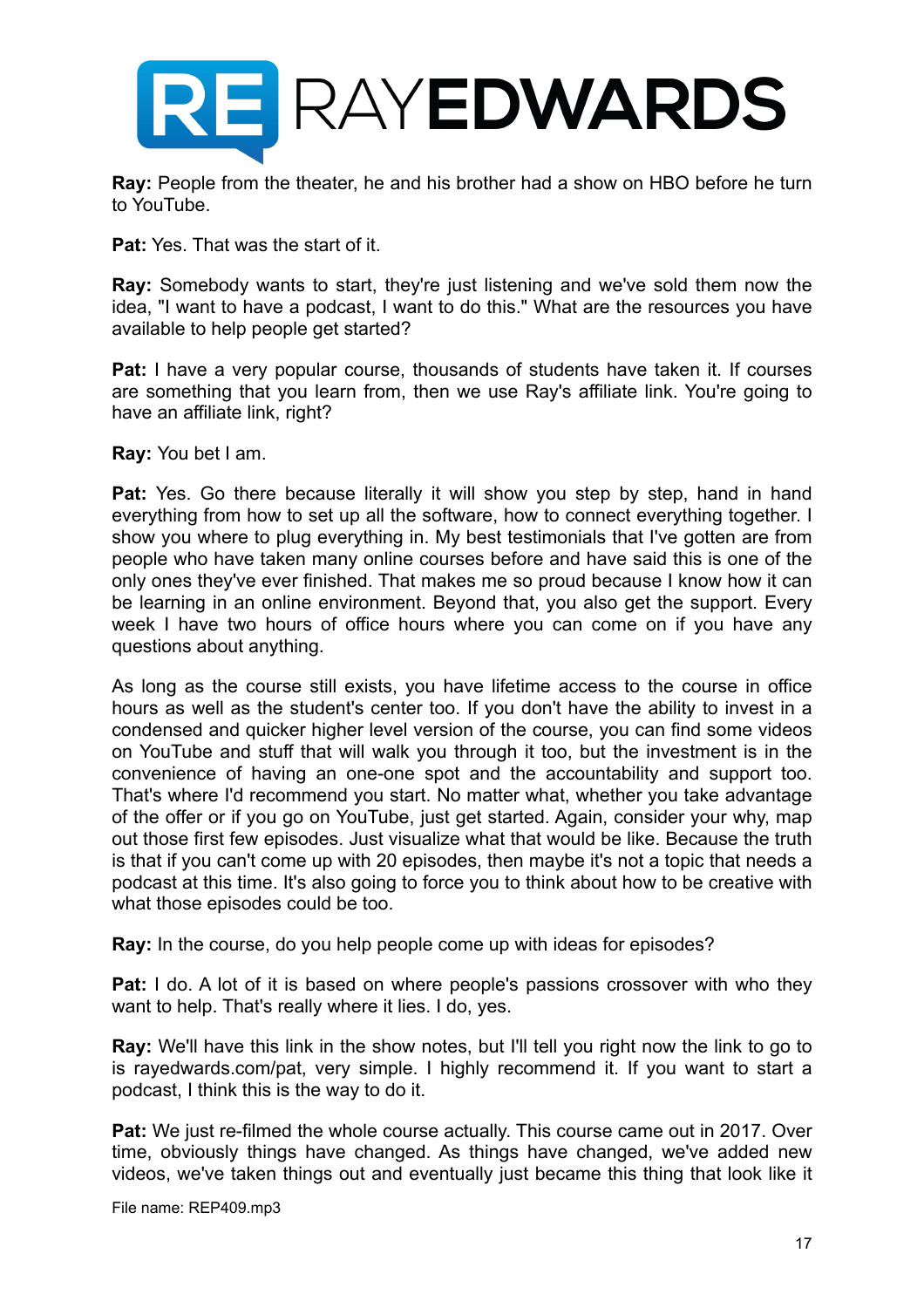

had a bunch of band-aids on it. It's still functional and it worked and it's been still helping thousands of people, but I thought it was time for a refresh.

You're getting the new 2.0 version at the same price and lifetime access. Students from before don't have to pay anything actually. They all get lifetime updates as well, but I'm just so proud of it. I've never been more satisfied with what I know is an Acourse to help people. This is even beyond the 1.0 version and it's updated with everything. I just hope you enjoy it and I can't wait to have your show listed among some of ours.

**Ray:** It's going to happen, rayedwards.com/pat. Pat, thank you so much for being here and sharing with us today. I've learned things about you I didn't know in this interview.

**Pat:** What was one thing that you learned that you didn't know about me?

**Ray:** I didn't know about the Pokemon.

**Pat:** You can thank Chris Ducker for that, because when I visited London, he and his son were totally into it, who got my son into it, who then got me into it. Now I'm on eBay every once in a while looking at PSA graded Pokemon cards. It's kind of ridiculous, but there's a huge market for them. It's kinda crazy but yes, that's funny. You see, sorry, I go into podcaster mode where I'm just like, "So what's the one thing you learned?" Sorry about that, but--

**Tiffany:** I love that because I wish to ask what kind of questions you end up asking your people, but maybe later.

**Pat:** You know what's been a fun byproduct of starting the show? I've become a better listener to my wife.

**Ray:** Really?

**Pat:** Because you have to be very curious and a great listener when you're interviewing people. With my wife I've just treated many conversations, especially during date night because I want to make sure she knows that I'm listening. She knows that she's loved. Sometimes during date night I'm like, "All right, I'm going to pretend this is like a podcast interview with April. I'm just going to ask questions and be curious." I'll tell you, those are great nights. What a cool trick to make sure that your spouse feels loved. It's just to be curious and ask questions and dig deeper.

**Ray:** Just listen.

**Pat:** Just listen.

**Ray:** People want to be heard.

**Pat:** They do.